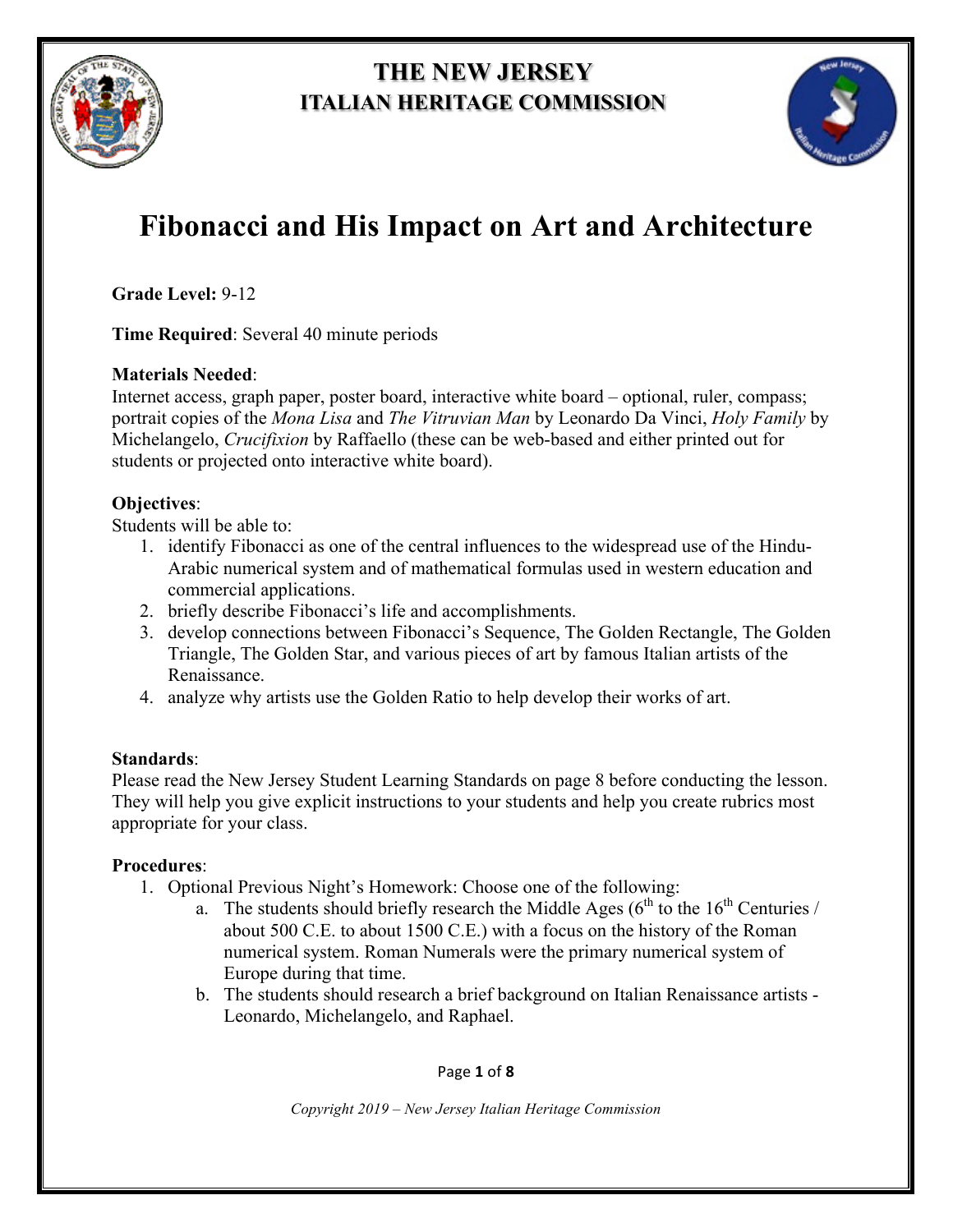- 2. As a follow up to the Previous Night's Homework, students should discuss their findings in small groups and read the Historical Background component for Leonardo Pisano Bigollo (Fibonacci).
- 3. From the Historical Background, the students should be able to map the progression of numerical calculations of the early 1200s as introduced to Europe by Leonardo Pisano Bigollo, also known in later years as "Leonardo Fibonacci."
- 4. The students should solve Fibonacci's Sequence of numbers by illustrating the number pattern from the rabbit "word problem" referenced in the Historical Background.

*"A certain man put a pair of rabbits in a place surrounded on all sides by a wall. How many pairs of rabbits will be produced in a year, beginning with a single pair, if in every month each pair bears a new pair which becomes productive from the second month on?"*

- 5. The answer to this problem creates a sequence of numbers. Students should identify and understand the calculation to achieve the sequence. This pattern is later called the Fibonacci Sequence.
	- a. 0, 1, 1, 2, 3, 5, 8, 13, 21, 34, 55, 89, 144…
- 6. The students should draw connections (through research) of how Fibonacci's number sequence is also prevalent in geometric terms.
	- a. The student should experiment with Fibonacci numbers and how they connect to squares of a geometric pattern. This is called the **Golden Rectangle / Golden Ratio**.
		- The ratio for a Golden Rectangle is  $\frac{1+\sqrt{5}}{2}$ , or approximately 1.618. Students can create true Golden Rectangles using graph paper, a ruler, and a compass. They can then divide this first rectangle, creating new ones.
			- 1. Students and/or the teacher can consult the following website for assistance:

http://jwilson.coe.uga.edu/emt669/student.folders/may.leanne/leanne's% 20page/golden.ratio/golden.ratio.html

- Students can also approximate the Golden Rectangle using graph paper. Using a poster board, graph paper, white board, or interactive white board, the teacher should illustrate how the Fibonacci numbers indicate how to multiply a simple 1x1 square.
	- 1. 1x1, 2x1, 3x2, 5x3, 8x5, 13x8, 21x13, 34x21…
	- 2. As they construct rectangles, have students calculate the ratios of the sides:
		- a.  $1x1=1$ ;  $2x1=2$ ;  $3x2=1.5$ ;  $5x3=1.667$ ; etc.
		- b. Notice how, as the rectangles get larger, the ratio gets closer to the Golden Ratio.
			- i. Students can calculate the ratios of large rectangles to prove that the Golden Ratio is the limit of the Fibonacci rectangles.
		- c. For a visual of this, see:

http://math.rice.edu/~lanius/Geom/building.html

The students and/or teacher may wish to refer to the following website or others similar to provide a visual of the Golden Rectangle.

#### Page **2** of **8**

*Copyright 2019 – New Jersey Italian and Italian American Heritage Commission*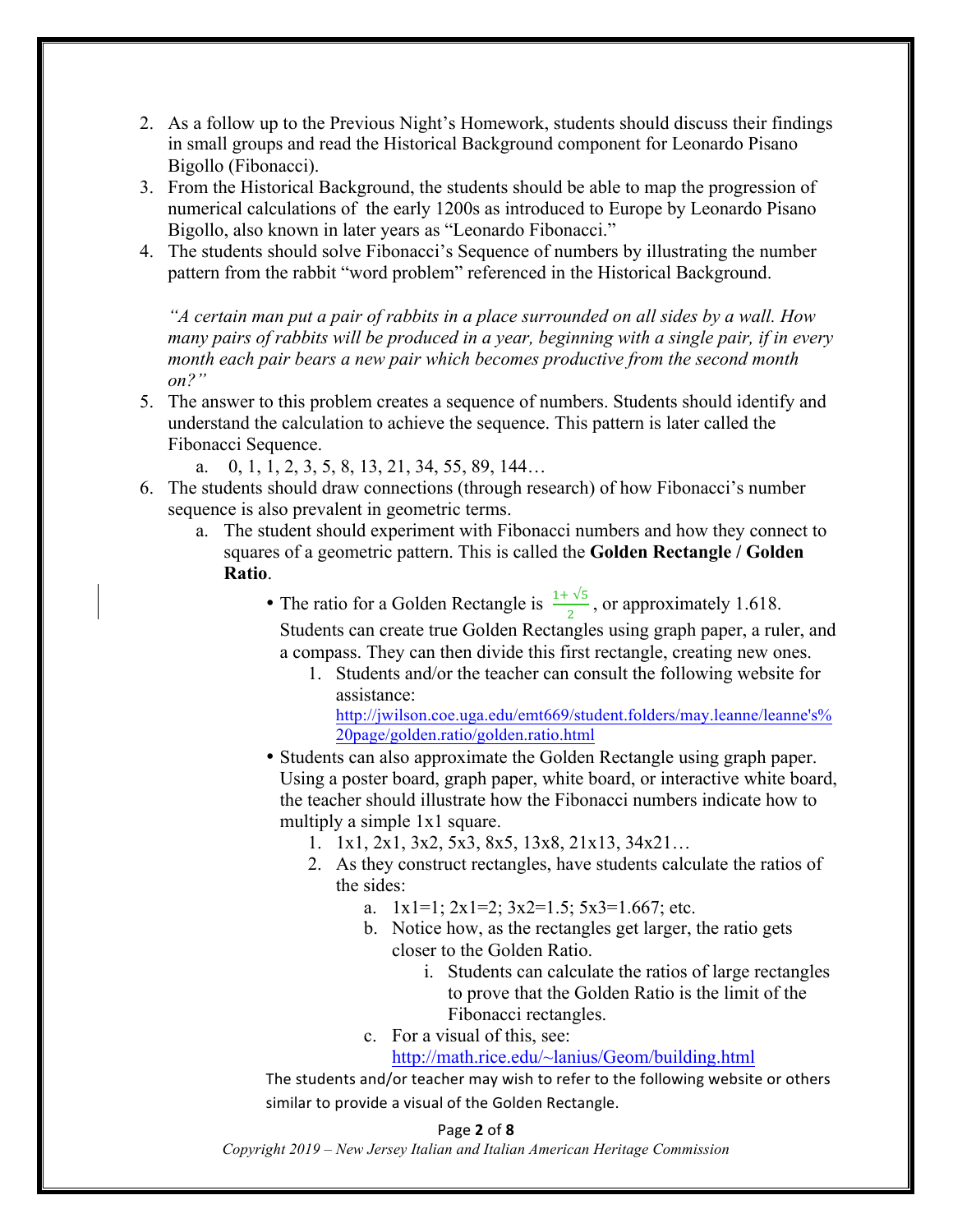http://jwilson.coe.uga.edu/EMT668/EMAT6680.2000/Obara/Emat66 90/Golden%20Ratio/golden.html

http://www.mathopenref.com/rectanglegolden.html

http://www.miniwebtool.com/golden-rectangle-calculator/

- b. Once the above task has been completed, the students may explore how the Golden Rectangle can then be converted into **The Golden Triangle**.
	- By dividing the Golden Rectangle into two triangles (create a line across the diagonal of the rectangle) the Golden Triangle can be created.
- c. To create a **Golden Star**, Fibonacci's numbers 2, 3, 5, 8 are used as lengths of lines that connect to make a star or pentagram.
- d. For further information or visual description of the **Golden Rectangle**, **Golden Triangle** or **Golden Star (pentagram)**, the teacher may wish to refer to the website below:

*The Golden Ratio in Art and Architecture* by Samuel Obara, The University of Georgia

http://jwilson.coe.uga.edu/EMT668/EMAT6680.2000/Obara/Emat6690/Golden% 20Ratio/golden.html

- 7. The students will use the following information to explain that the Golden Rectangle, the Golden Triangle and the Golden Star have been used and can be mapped within famous pieces of art from Italian Renaissance Artists.
	- a. As a point of reference, the Renaissance time period occurred during the end of the Middle Ages. It is sometimes referred to as a cultural era that connected the Middle Ages and the Modern Era.
		- The Middle Ages occurred from the  $6<sup>th</sup>$  to the 16<sup>th</sup> Centuries
		- The Late Middle Ages occurred from the  $14<sup>th</sup>$  to the  $16<sup>th</sup>$  Centuries (1300-1500)
		- The Renaissance occurred from  $14<sup>th</sup>$  to the  $17<sup>th</sup>$  Centuries
	- b. The students should refer to their research findings from homework on the Italian Renaissance Artists - Leonardo, Michelangelo, and Raffaello or conduct research during class time. Some brief information is provided below. For more in-depth information, students may wish to complete further internet research.
		- **Leonardo Da Vinci** (1452 1519) His most famous works of art are his portraits of *Mona Lisa* and *The Last Supper*. He was also a scientist and blended his knowledge of the world and his talent as an artist to provide society with insight into the human anatomy and plans for future inventions of a tank and helicopter.
		- **Michelangelo Buonarroti** (1475 1564) He was a skilled and influential painter and sculptor. He took years to complete the paintings that cover the ceiling of the Sistine Chapel. Among the numerous sculptures he completed, he is most known for his creations of *David* and the *Pietà*.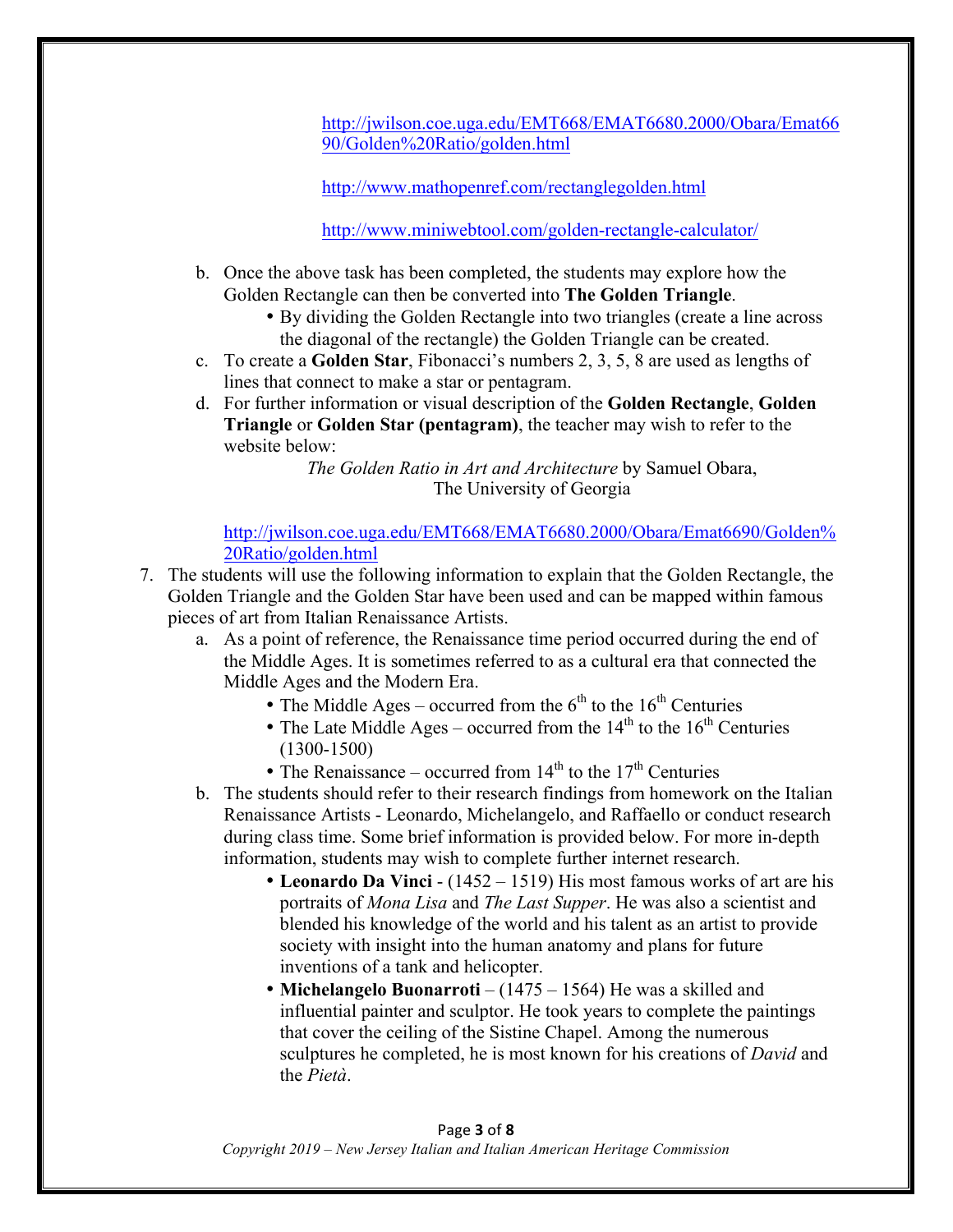- **Raffaello Sanzio da Urbino** (1483 1520) He has been known to have revolutionized painting during this time period due to the techniques he used. He created cartoons that can be seen on the tapestries of the Sistine Chapel. He gave credit to both Michelangelo and Leonardo as those who had inspired his own painting.
- c. Obtain electronic or printed versions of the following pieces of art using internet resources. Depending upon time allotted for the class activities, the teacher may direct students to use only one, a few or all of the following.
	- *The Vetruvian Man* by Leonardo (circa 1492)
	- *Mona Lisa* by Leonardo (1503 to 1507)
	- *Holy Family* by Michelangelo (circa 1504-5)
	- *Mond Crucifixion* by Raffaello (circa 1502-3)
- d. Using these pieces of art, the students with the help of the teacher should consider the elements of each painting to map the Golden Rectangle, Golden Star or Golden Triangle within.
	- *The Vitruvian Man* Has three rectangle sections: head, body and legs.
	- *Mona Lisa* Fibonacci's sequence creates a Golden Rectangle that begins from the top of the lady's head covering her face, shoulders, chest and down to her right wrist and across to her upper left arm.
		- 1. For further information on Fibonacci Sequence in Art, you may want to refer to internet resources such as: The Fibonacci Series – Applications
			- $\checkmark$  https://www.markmitchellpaintings.com/blog/the
				- fibonacci-sequence-in-artistic-composition/
			- $\checkmark$  https://www.learning-mind.com/fibonacci-sequence/
	- *Holy Family* The elements (figures) of the portrait are positioned in a way that fit within a five point star, Golden Star or pentagram. The top point is positioned at the top of Joseph's head. Mary's head sits inside the top triangle of the star. The side points, left and right stretch across the painting toward the figures behind the family on the left and right. The center of the star encompasses Mary's body. The bottom left and right points of the star reach just below Mary's foot on the left and her knee on the right.
	- *Mond Crucifixion* The positioning of the elements of this portrait display the Golden Triangle. The top point of the triangle touches the top of Jesus' head on the crucifix. The bottom right corner of the triangle is at the foot of Mary Magdalene. The bottom left corner of the triangle is at the foot of St. Jerome. Standing outside of the triangle, on the left is Jesus' mother Mary and on the right is St. John.

#### **Homework**:

Students should use internet resources to develop a brief explanation outlining why many artists, including the four from the above lesson, use the Golden Ratio to help create their artwork.

#### **Extension**:

Have the students create an original work of art which includes elements that can fit a Golden Rectangle, Golden Star or Golden Triangle.

> Page **4** of **8** *Copyright 2019 – New Jersey Italian and Italian American Heritage Commission*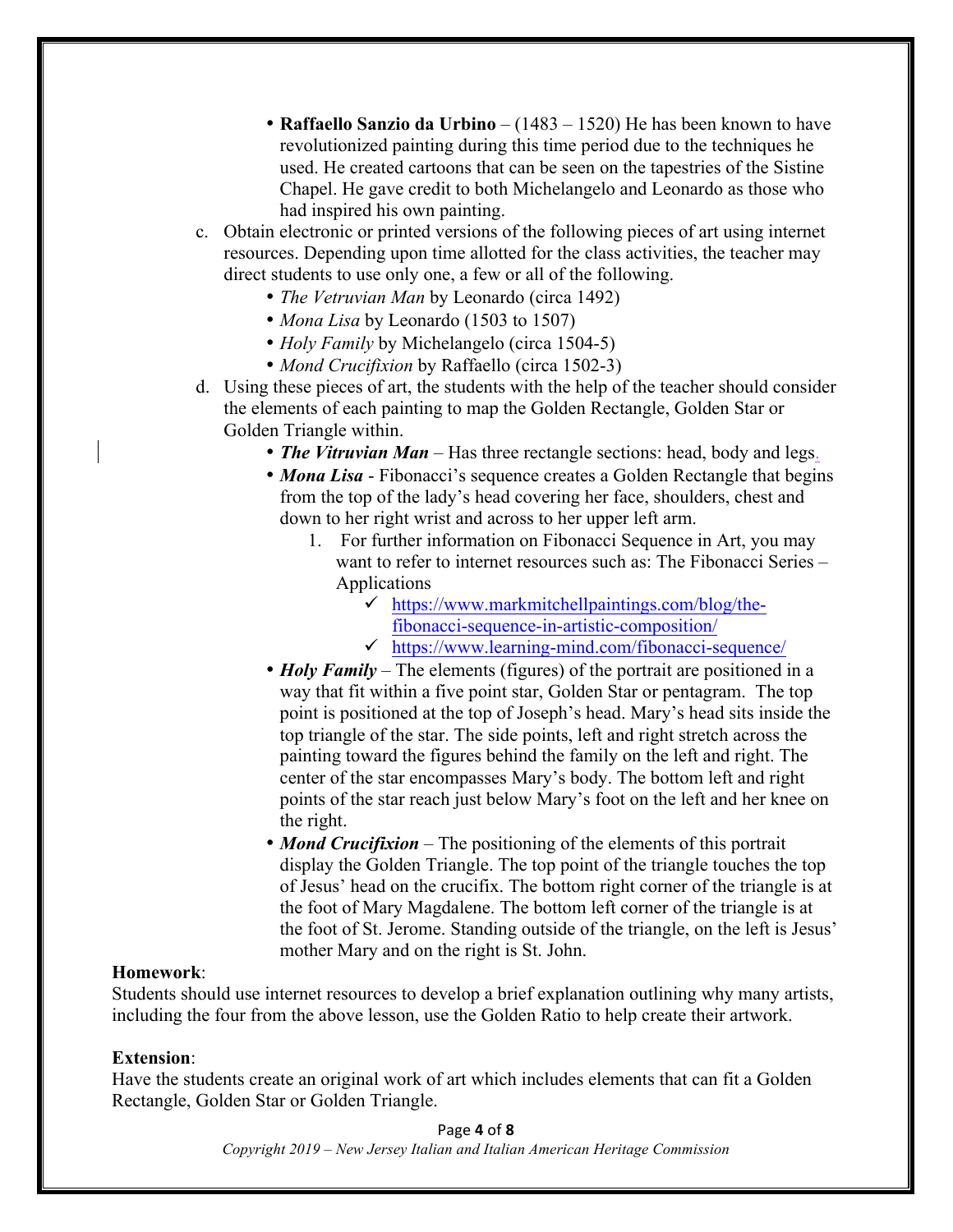# **Historical Background**

The twelfth century, also known as the 1100s or the High Middle Ages, was a lively period in European history, notably for the rise of universities, and the contributions of Italian maritime republics like Genoa, Pisa, and Amalfi.

Leonardo Pisano Bigollo, "Fibonacci," has been referred to as the most advanced and talented mathematician of the Middle Ages. He is credited for inspiring the wide-spread use of the Hindo-Arabic number system throughout Europe. He was believed to have been born sometime between 1170 A.D. and 1175 A.D. in the Republic of Pisa, now a part of modern day Italy. Some historians believe the last name "Bigollo" was used as a nickname and may mean "traveler" or "good-for-nothing." It has been suggested by historians that perhaps some people of Bigollo's day believed this meaning suited him well. He was indeed a world traveler with his father, (Guglielmo Bonacci, an important trade ambassador), but also immersed himself in the study of arithmetic, which many considered to have no practical value. The name "Fibonacci" was not given to him until centuries after his death by Guillaume Libri. The nickname was formed from his father's name and the Latin root "filius Bonacci" meaning "son of Bonacci." Fibonacci is also known as Leonardo of Pisa, Leonardo Pisano, and Leonardo Bonacci.

As a young boy, Fibonacci traveled to join his father in Bugia, North Africa, which is present day Bejaia, Algeria. His father had been appointed to serve as a public notary on behalf of the Republic of Pisa. It was there that Fibonacci was educated by the Moors, who were an Arabic society of nomadic people. As a citizen of Latin speaking society, he was familiar with using the Roman numerical system which used letters that correlated to specific values. Through his education and many encounters with merchants in Bugia, Fibonacci was introduced to the "Hindo-Arabic" system of numerals. This system is based on nine digits,  $1 - 9$ , zero and a decimal system whereby introducing a place value system. Fibonacci soon realized the value of this new system. It had fewer numerical symbols and made the calculation process more efficient and accurate than using the Roman numeral system.

Upon his return to Pisa, Fibonacci shared the concept of this new Arabic or "Indian" numerical system with society by authoring *Liber abbaci* in 1202 as Leonardo Pisano. *Liber abbaci* can be translated as "Book of Calculations" or "abacus." In this text, he provided a detailed explanation of algebraic theory. Merchants and other members of society, who frequently used accounting, also recognized the advantages of the Hindo-Arabic numerical system. In his book, Fibonacci posed mathematical questions, what students today might consider word problems. One of which inquires, *"How many pairs of rabbits will be produced in a year, beginning with a single pair, if in every month each pair bears a new pair which becomes productive from the second month on?"* The answer to this problem creates a sequence of numbers which is later called the Fibonacci Series. The sequence is unending. The key to this sequence is adding the two previous numbers to achieve the next. In his book, Fibonacci explains in depth the answer to this question.

> Page **5** of **8** *Copyright 2019 – New Jersey Italian and Italian American Heritage Commission*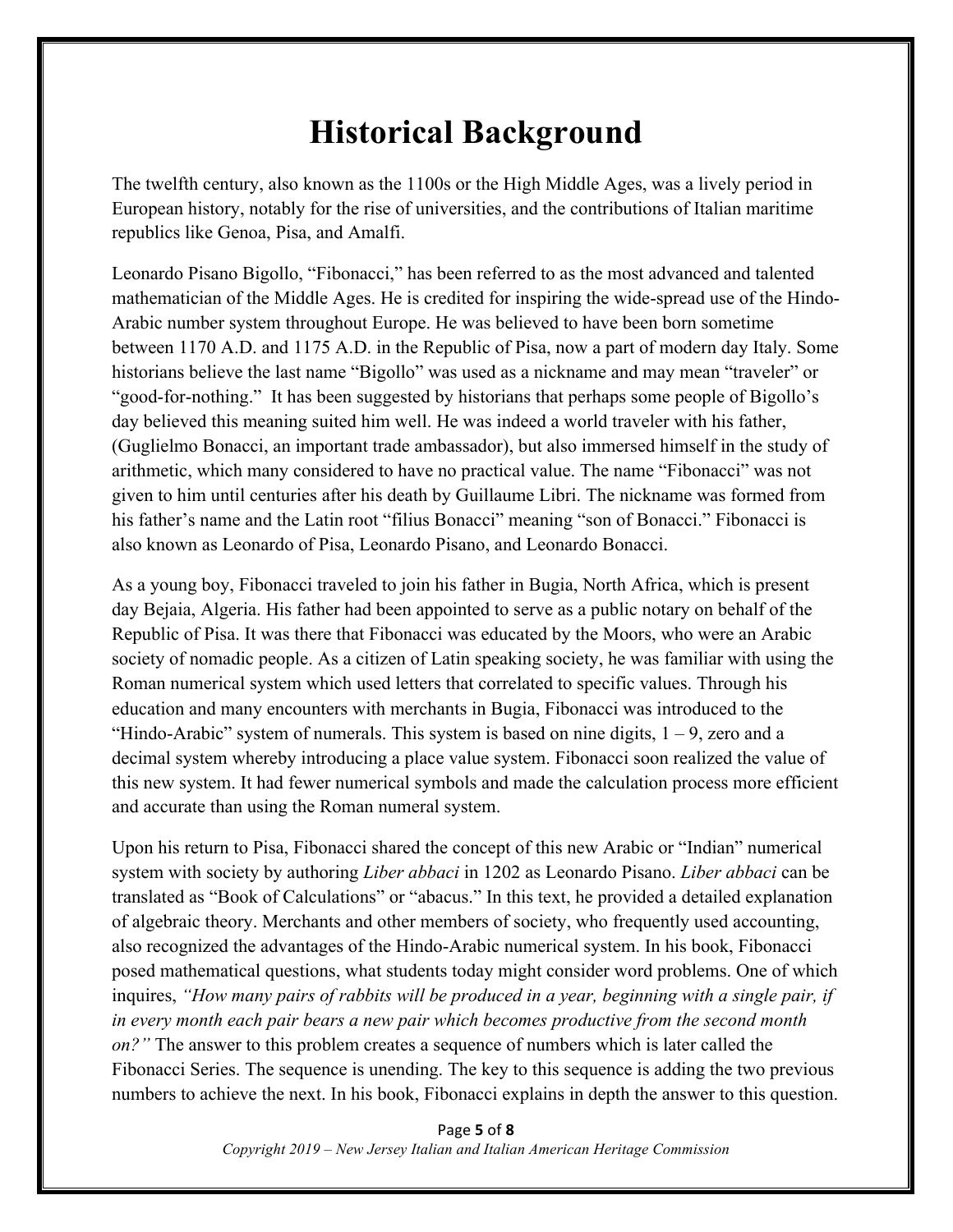In summary, beginning with just one pair in the first month and using the formula stated above, by the end of the twelfth month, there would be 377 pairs of rabbits. It has not been confirmed whether Fibonacci invented these word problems or if they were questions he encountered during his studies abroad and included as part of his book. This first book also introduced lattice multiplication, place value, and Egyptian fractions. Many of these concepts are now a part of modern day mathematical lessons for young students. This book was later revised by Fibonacci following his meeting with the Holy Roman Emperor. Fibonacci developed his second text in 1220 titled *Practica geometriae*. The title of this book may not be difficult to translate, *The Practice of Geometry*. This book provided an understanding of practical theorems and proofs for surveyors.

Fibonacci's work drew the attention of scholars of the Holy Roman Emperor Frederick II. They in turn convinced Frederick II that he should meet with Fibonacci. During this meeting, Frederick's scholars developed many mathematical challenges for Fibonacci to solve. This prompted Fibonacci to write his third book, *Flos,* in 1225 which means the "Flower of Mathematics." It was within this book that Fibonacci provided detailed explanation of the mathematical questions he was challenged to solve. Fredrick II and his scholars were impressed with Fibonacci's solutions and his knowledge of mathematics. They praised him as "*the serious and learned Master Leonardo Bigollo…"* for sharing his knowledge with citizens and providing guidance to the Republic of Pisa on matters of accounting.

Fibonacci's final book in 1225, *Liber quadratorum*, was considered his most impressive, yet not most famous, endeavor. This book was the Book of Squares and explores Pythagorean triples. Fibonacci did write other texts, *Di minor guise and Elements,* but because of the time era, additional copies were handwritten and very few in number. Many copies have been lost over the course of time.

Fibonacci is believed to have died approximately 1240 A.D. His contributions to the world of mathematics has spanned for almost 800 years. His journals and mathematical texts provide insight to help modern societies understand more about life during the Middle Ages, important merchandise, ports for import and export, monetary conversions, cities that minted money, etc. Streets in both Pisa and Florence have been named in his honor. A statue of Fibonacci is located near the Cathedral in Pisa and also in Florence.

#### **Background Resources**:

- Biography of Leonardo Pisano Fibonacci, Noted Italian Mathematician, Think Co. https://www.thoughtco.com/leonardo-pisano-fibonacci-biography-2312397
- Hordadam, A.F. "Eight Hundred Years Young." The Australian Mathematics Teacher 31 (1975). Kimberling, Clark, Evansville University, Indiana. <http://faculty.evansville.edu/ck6/bstud/fibo.html >
- Medieval Mathematics Fibonacci, https://www.storyofmathematics.com/medieval\_fibonacci.html

Page **6** of **8** *Copyright 2019 – New Jersey Italian and Italian American Heritage Commission*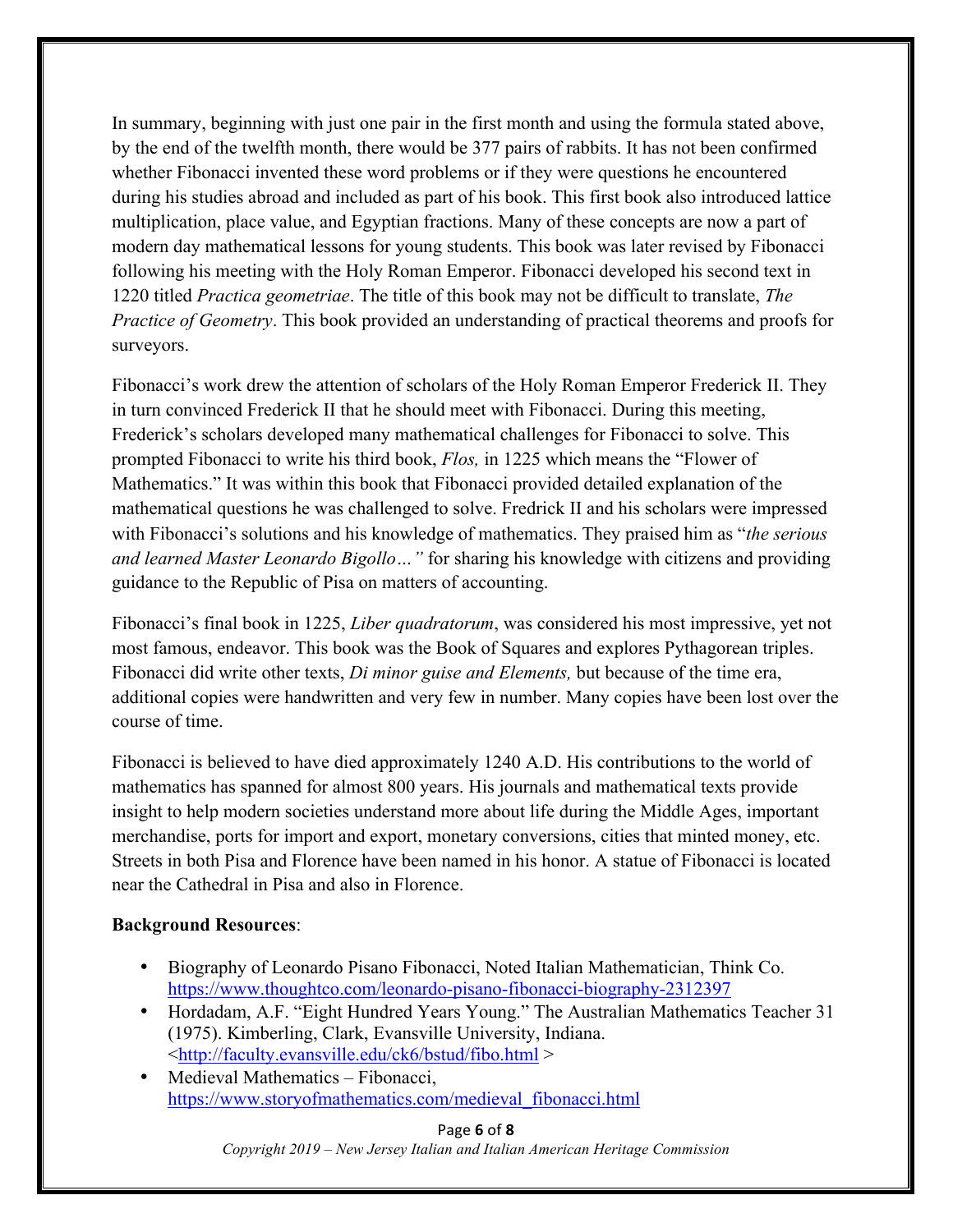- O'Connor, JJ; Robertson, EF. "Leonardo Pisano Fibonacci." MacTutor History of Mathematics. October 1998. http://www-history.mcs.st-andrews.ac.uk/Biographies/Fibonacci.html
- Knotts, Dr. Ron. "Who was Fibonacci?" September 28, 2009. http://www.maths.surrey.ac.uk/hosted-sites/R.Knott/Fibonacci/fibBio.html
- Renaissance http://en.wikipedia.org/wiki/Renaissance
- *The Mond Crucifixion*. The National Gallery. Circa 1502 -3. http://www.nationalgallery.org.uk/paintings/raphael-the-mond-crucifixion
- *Holy Family*. Art and the Bible. Artbible.info. 2005-2012. http://www.artbible.info/art/large/508.html
- Harnes, Brenda. *The Vetruvian Man*. Fine Art Touch. http://www.finearttouch.com/Da\_Vinci\_s\_Vitruvian\_Man.html